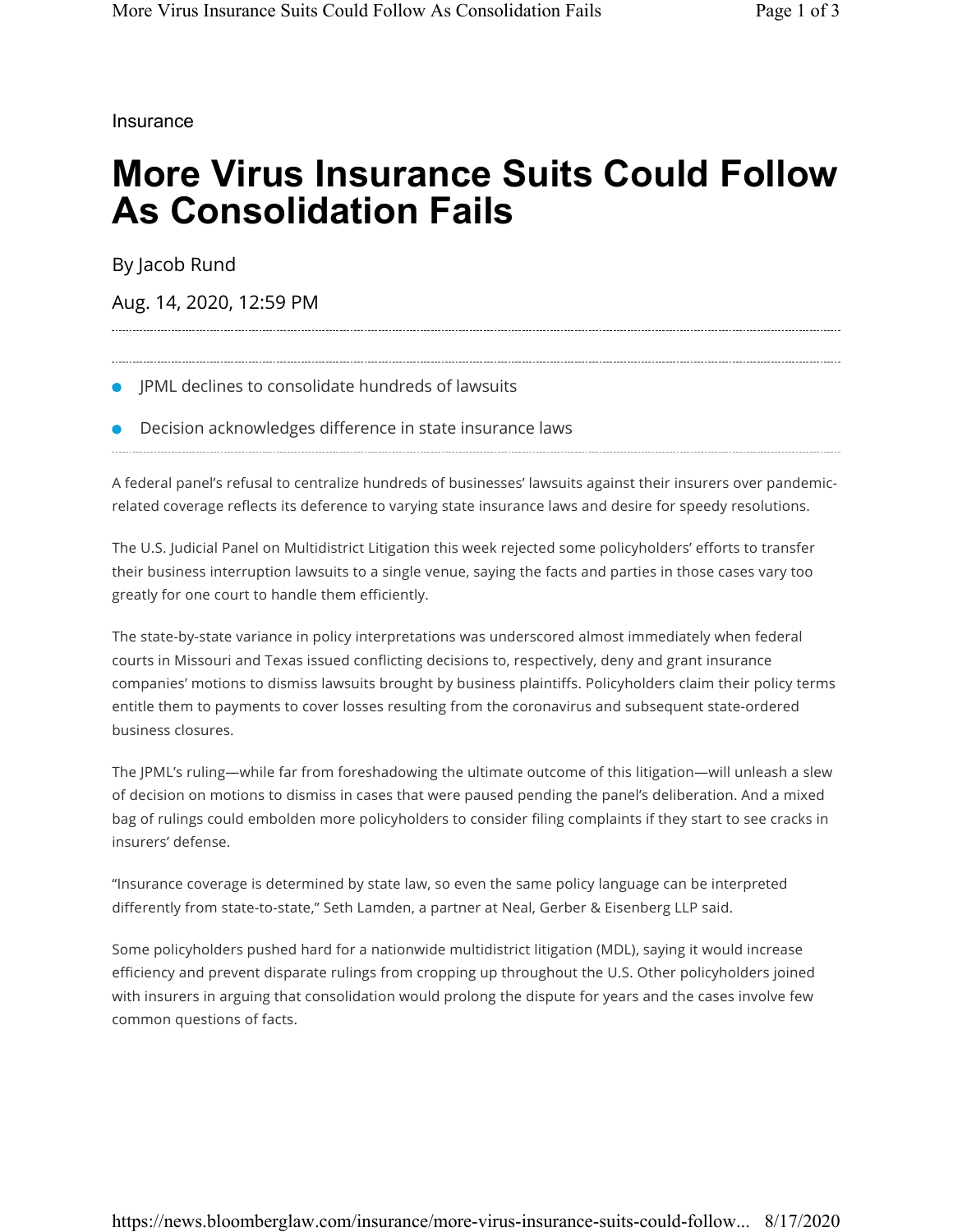## **State Law Deference**

Insurance rates and terms are tightly regulated by states, a point the JPML panel harped on during oral arguments July 30. And the panel's ruling ultimately reflects that reality, Scott DeVries of Hunton Andrews Kurth LLP said.

"Insurance contracts are a matter of state law interpretation, so I would be surprised if there weren't different rulings in different jurisdictions," he said. "You could see how some policyholders might have held off on filing suits, or may have looked for ways to get out of a federal venue, to avoid being vacuumed into an MDL."

The seven-judge panel left the door open to the prospect of smaller MDLs with cases against only a single insurer or insurer group. But even that option is limited —naming only four insurers that could see their cases consolidated—and nods to the possibility of district courts taking matters into their own hands.

"There are alternatives to centralization available to minimize any duplication in pretrial proceedings, including informal cooperation and coordination of the actions," the JPML said. "Parties also may seek to relate actions against a common insurer in a given district before one judge."

Such alternatives appear practicable, it added, for cases not involving the four, named insurers, "given the limited number of actions and districts involved as to each.

The panel directed the parties in lawsuits against the four insurers—The Cincinnati Insurance Co., The Hartford Financial Services Group Inc. affiliates, Society Insurance, and certain underwriters at Lloyd's of London—to explain why their cases shouldn't be centralized.

Insurer-specific MDLs might bring about "convenience and efficiency benefits" during discovery and other proceedings, the panel suggested. It also said that an insurer-specific case grouping would eliminate "inconsistent pretrial rulings" with respect to overlapping nationwide class claims that insurers are facing.

But this type of litigation, while being strongly considered, could raise issues similar to those brought up by the JPML's rejection of an industry-wide MDL, attorneys say. That's because of potential differences in provisions and modifications in the contracts held by numerous businesses in different industries.

"The language the judges used suggests that they're certainly taking this idea seriously," said DeVries. "Once the briefings on it come in, though, an awful lot of challenges will become apparent."

## **Waiting at the Gate**

With the JPML decision now issued, decisions on motions to dismiss these business interruption cases are trickling in, and attorneys expect this to turn into a surge as the litigation progresses.

On Thursday, a Texas federal judge dismissed a case brought against State Farm Lloyds by a group of barbershops, finding that the virus didn't cause direct physical loss to their property and didn't trigger coverage under their policies.